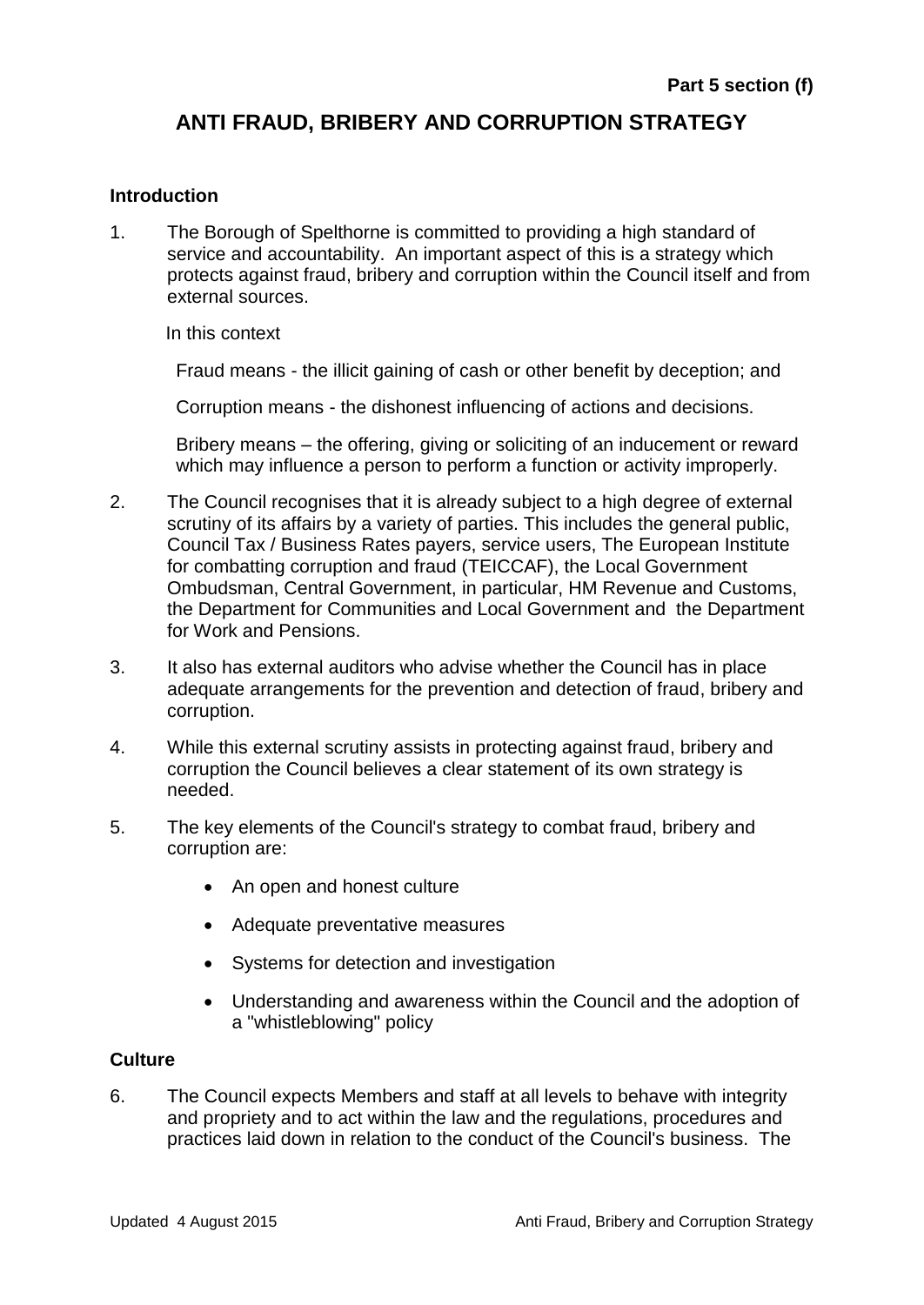Council believes this is achieved best through the promotion of an atmosphere of honesty and openness.

- 7. The Council encourages Members and staff to raise any concerns they have about fraud, bribery and corruption immediately as they occur. It will treat all concerns raised, seriously and in confidence.
- 8. The Council has three senior officers who have particular responsibility for regulating the conduct of the Council and its activities. These are:

| <b>Chief Finance Officer (currently</b><br><b>Terry Collier)</b> | Responsible for the financial<br>management, audit and financial<br>probity of the Council and also for its<br>proper personnel policies and<br>practices.      |
|------------------------------------------------------------------|-----------------------------------------------------------------------------------------------------------------------------------------------------------------|
| Monitoring Officer (currently<br>Michael Graham)                 | Responsible for the legal probity and<br>avoidance of maladministration or<br>injustice by the Council.                                                         |
| <b>Chief Executive (currently</b><br>Roberto Tambini)            | Responsible as Head of Paid Service<br>for the overall management and<br>direction of the Council and for<br>ensuring adequate staff resources for<br>services. |

- 9. In addition each Head of Service has responsibility for the proper organisation and conduct of their service area.
- 10. Concerns should be raised with any of the above officers or with the Council's Internal Audit Manager (Punita Talwar).
- 11. More detailed guidance and advice on how to raise any concerns is contained in the Council's whistleblowing policy.
- 12. If anyone feels they are unable to raise their concerns through any of the above routes they may contact 'Public Concern at Work' (0207 404 6609), a registered charity whose services are free and strictly confidential.

## **Prevention**

13. The adoption of proper and adequate measures to prevent fraud, bribery and corruption is the responsibility of Members, Chief Executive, Deputy Chief Executives, Heads of Service and other managers. Preventative measures can be classified under two broad headings - Codes/Procedures and Systems.

## **1. Codes/Procedures**

All Members and staff need to be aware of, and have ready access to, the Council's agreed policies and procedures eg. Financial Regulations,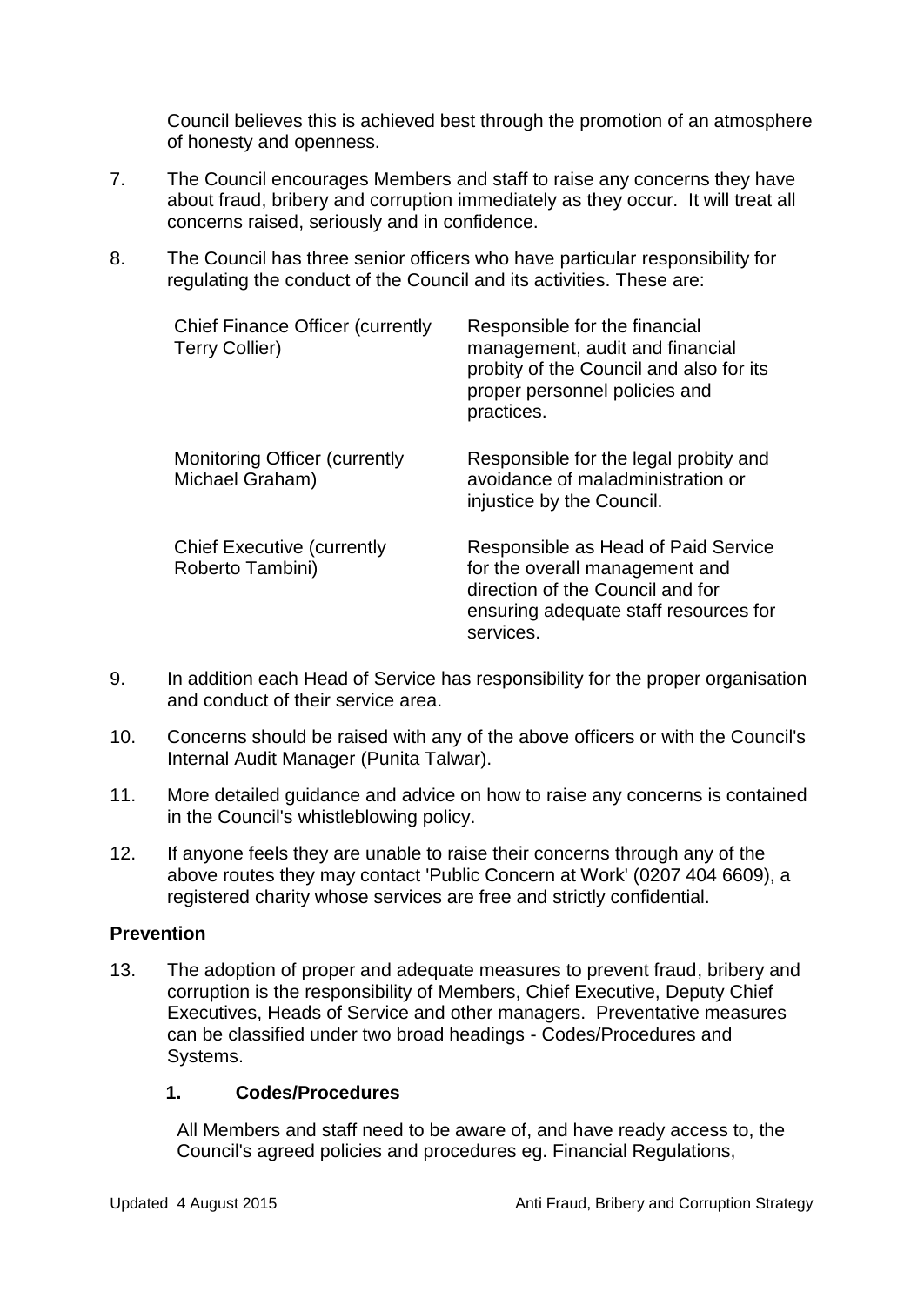Standing Orders, Codes of Conduct, and any relevant practice and procedure documents.

In particular staff must observe the Council's Code of Conduct for Staff (a copy of which is made available to all staff) and any relevant professional codes.

References will be taken up for all permanent and temporary staff to verify their suitability, honesty and integrity.

Members will in particular observe the Spelthorne code of conduct adopted on the 27 June 2012 and any other local Spelthorne code which may be adopted and will be supplied with a copy of any relevant code and advised of their responsibilities.

## **2. Systems**

The Council has and will maintain in place systems and procedures which incorporate internal controls, including adequate separation of duties to ensure that, as far as possible, errors, fraud, bribery and corruption are prevented.

The Chief Finance Officer has a statutory responsibility under Section 151 of the Local Government Act 1972 to ensure the proper administration of the Council's financial affairs. Financial procedures detail key financial systems and provide guidance which underpins the Council's Financial Regulations.

Chief Executive, Deputy Chief Executives, Heads of Service and managers are responsible for ensuring that appropriate internal controls are properly maintained.

A detailed analysis of the risks associated with any service should be carried out by managers (with assistance from Audit Services as necessary) to ensure that fraud, bribery and corruption is minimised.

## **Detection and investigation**

- 14. Concerns should be reported to one of the individuals referred to in paragraphs 8 to 10 above or in accordance with the Council's whistleblowing policy. A detailed investigation of any concerns raised will be undertaken with the assistance of the Council's Internal Audit Service.
- 15. The Council will deal with any instances of fraud or corruption swiftly. Disciplinary action will be taken if appropriate after the police have been informed/involved, and the relevant Cabinet Member informed where necessary. Where the Council has adopted a prosecution policy for any business area (eg Housing Benefit Fraud) this will be followed.
- 16. In the event that fraud is suspected on the part of contractors' employees or internally, by staff involved in agency or contract work on behalf of other bodies, procedures and responsibilities for reporting and initial investigation